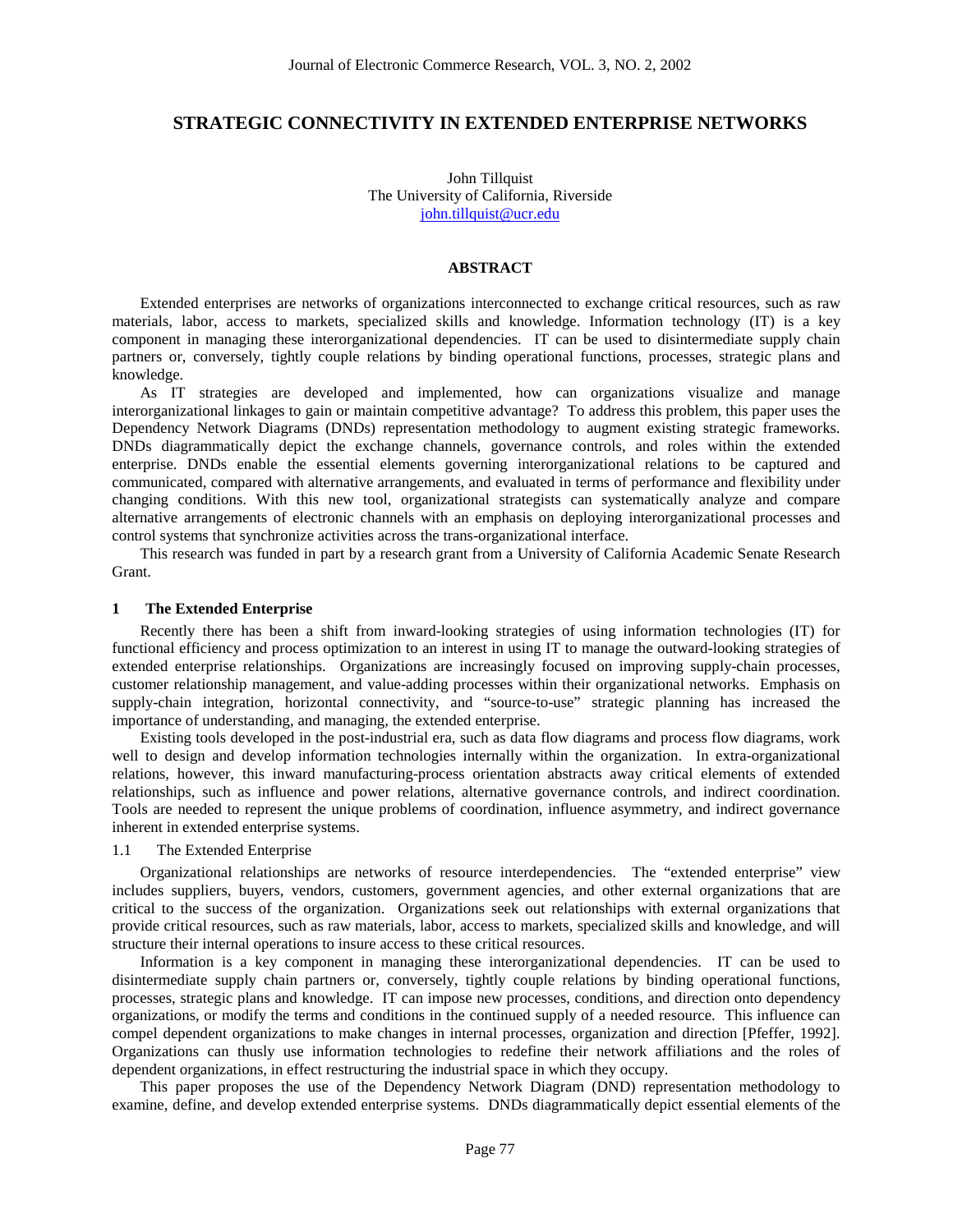extended enterprise – the exchange channels, governance controls, and roles that constitute networked relations. Use of DNDs enables these essential elements of the extended enterprise to be captured and communicated, compared with alternative arrangements, and evaluated in terms of performance and flexibility under changing conditions.

To understand the contribution of DNDs in modeling interorganizational IT, we begin by examining three strategic frameworks commonly used in conceiving the extended enterprise: Linkage Analysis Planning, Critical Success Factors Method, and Investment Strategy Analysis. We then briefly describe the DND methodology. The contribution of the DND methodology in representing the essential elements of the three strategic orientations is then discussed. Contributions of DND representations are presented at the end of the paper.

### **2 Three Strategies for The Extended Enterprise**

### 2.1 Linkage Analysis Planning

Linkage Analysis Planning [Primozic *et al*, 1991] concentrates specifically on networked relationships along the value chain and the role of electronic channels. Analysis starts by identifying linkages that are relationships the organization has with other entities. Analysis is focused on the control, management, and cooperation involved in each of the linkages identified. This analysis identifies potential under-commitment of management resources to critical linkages, exploitation of relationships, and a systemic view of the overall channel to achieve a "win-win" strategy for all inter-networked organizations. Primozic *et al* believe that successful organizations in the future will be those that control the electronic channels.

Primozic *et al* suggest a shift from inward-looking strategies of functional efficiency and process optimization to an emergence of an outward-looking strategy of extended business/organizational relationships. Strategic boundaries expand to coordinate networks of suppliers and customers as the scope for planning, management, and control. These networks encompassing the focal organization are termed the Extended Enterprise. Electronic channels extend from the focal organization to include suppliers, buyers, vendors, customers, government agencies, and other external organizations that are critical to the success of the organization [Primozic *et al*, 1995].

Linkage analysis planning has five basic components:

- 1. to understand "waves of innovation," focusing on revenue generation instead of cost reduction;
- 2. to exploit successively distinct experience curves, providing investment in the fundamentally different technologies that disrupt the continuous learning curve;
- 3. to define power relationships that exist among the various players in building electronic links among enterprises;
- 4. to map out the extended enterprise and manage the relationships within it, anticipating change and exploiting cross-organizational arrangements;
- 5. to plan the creation, distribution, and presentation of information across electronic channels to improve marketing, administration, distribution and customer service.

Primozic *et al* contend that competitive advantage will depend increasingly on being able to exploit the collective resources of one's extended enterprise. They propose that organizations that control the electronic channels will be more successful because of the ability to address new niche markets as these markets arise. Furthermore, as use of IT leads to a smaller, faster-paced world, organizations with the longest electronic reach into their extended organization will have an advantage.

### 2.2 Critical Success Factors Method

The Critical Success Factors Method [Rockart, 1979] proposes that organizational strategy may best be based on identifying elements of the organizational environment that are critical to operation or exposed to significant threat.

Sources for identifying these critical success factors include (1) the industry in which the business occupies, for competition over scarce resources, institutional arrangements that facilitate or inhibit strategies, and connectivity to other organizations; (2) the company itself and its situation within the industry, often dictated by a few dominant players; (3) the environment, such as trends, technological innovation, and governmental influences; and (4) temporal conditions or areas of company activity that normally do not warrant concern but which are currently unacceptable and need attention.

The emphasis of the Critical Success Factors Method is to isolate key areas of exposure to the focal organization with regard to key resources, extra-organizational influences, and changing regulatory forces within the network in which the company operates.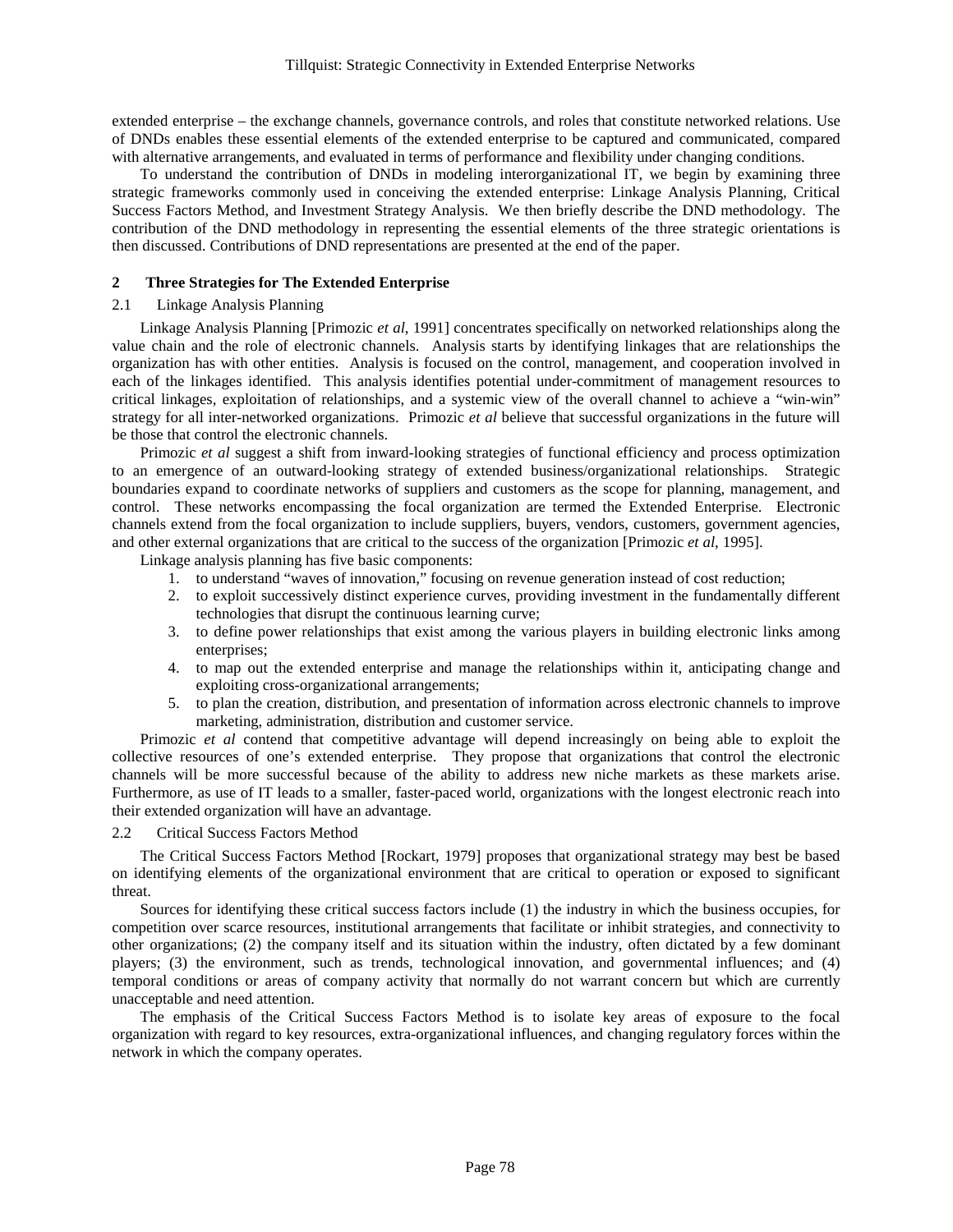#### 2.3 Investment Strategy Analysis

In contrast to the channel view of linkage analysis and the issues-based view of the critical success factors method, Norton and Gibson (1974) propose a strategic development method that focuses on the allocation of investments and the deployment of IT resources. In describing the four stages of organizational computing, Norton and Gibson suggest that organizational and technological deployment strategies move from internally oriented strategies of transaction automation and managerial support to a more progressive strategy of systems that serve to network the focal organization with key users outside the company such as customers and suppliers. In this view, organizations with greater outwardly connected networks of interaction will have greater sustainable strategic advantage.

## 2.4 Strategic Connectivity

The common theme of these methods is the notion of electronic channels to capture the coordination element of electronic channels, specifically the alignment of operational processes and the establishment of exchange governance across inter-networked organizations. Electronic channels include processes and control systems that synchronize activities across the trans-organizational interface. The electronic channels that support the extended enterprise relationship enable organizations to create and distribute operational functionality and codified work processes. Governance controls mediate the coordinated exchange across electronic channels, specifying the terms and conditions, often contractual in form, under which networked organizations manage their interface boundaries and their relation with one another [Mintzberg, 1979][Malone & Crowston, 1994].

Each of the methods proposed above suggest that organizational success is being increasingly tied to the extended enterprise and the appropriate use of electronic channels that allow organizations to change in order to more closely integrate their business operations. Organizations need to incorporate strategic connectivity through these electronic channels to enable transfer information and knowledge between organizations and to coordinate operational functions and assets. "Industry restructuring," assert Primozic *et al* (1995), "will take place throughout the entire Extended Enterprise and will cause entire industries to be transformed."

#### 2.5 Research Question

The central question raised by these strategic methodologies is, as these strategies are developed and implemented, how can organizations visualize and manage interorganizational linkages to gain or maintain competitive advantage?

As an organization's success will increasingly depend on its ability to ensure it is able to achieve strategic advantage by exploiting not only its own internal resources but the collective resources of the entire extended enterprise, an important component of any strategy is the identification and analysis of interorganizational relations. Because the competitive environment today is no longer a simple one where organizations are pitted against like organizations, management must ensure that they can identify the key components of the electronic channels and infrastructure required to do business in the future.

*The ability to maintain competitive advantage for many organizations will be greatly enhanced by developing a strategy to form alliances and partnerships and to utilize the functions being provided by new innovative industry and association entrants. This will be the most effective means to providing key elements of the electronic channels and infrastructure.* [Primozic *et al*, 1995]

This is the purpose of this paper. Here we use the Dependency Network Diagram representation methodology to depict exchange channels, governance controls, and roles within the extended enterprise. Dependency Network Diagrams (DND) target the key components of electronic channels for communication, analysis, and evaluation of strategies in the extended enterprise.

## **3 Dependency Modeling**

Dependencies are interface relations between organizations where the activities required by one to achieve a goal are supplied by another. The range of organizational activities defines the ability of an organization to pursue goals, and the inability to perform activities defines the dependencies the organization has on others [Dastmalchian, 1986]. When internal activities are insufficient to satisfy specific needs, organizations negotiate for exchange of the required capacity. The outcome of these negotiations is the dependency relationship.

The dependency relationship consists of the activities necessary to support, manage, and execute the exchange relation, the definition of the roles each organization plays in the exchange relation, the goals each holds in entering into the exchange relation, and the terms and conditions governing the exchange relation. The combination of a specific set of behaviors and the goals to which the behaviors are oriented defines a role [Bormann, 1975][McGrath, 1984][Zigurs & Kozar, 1994], and so exchange relations can be viewed through the characterizations of the roles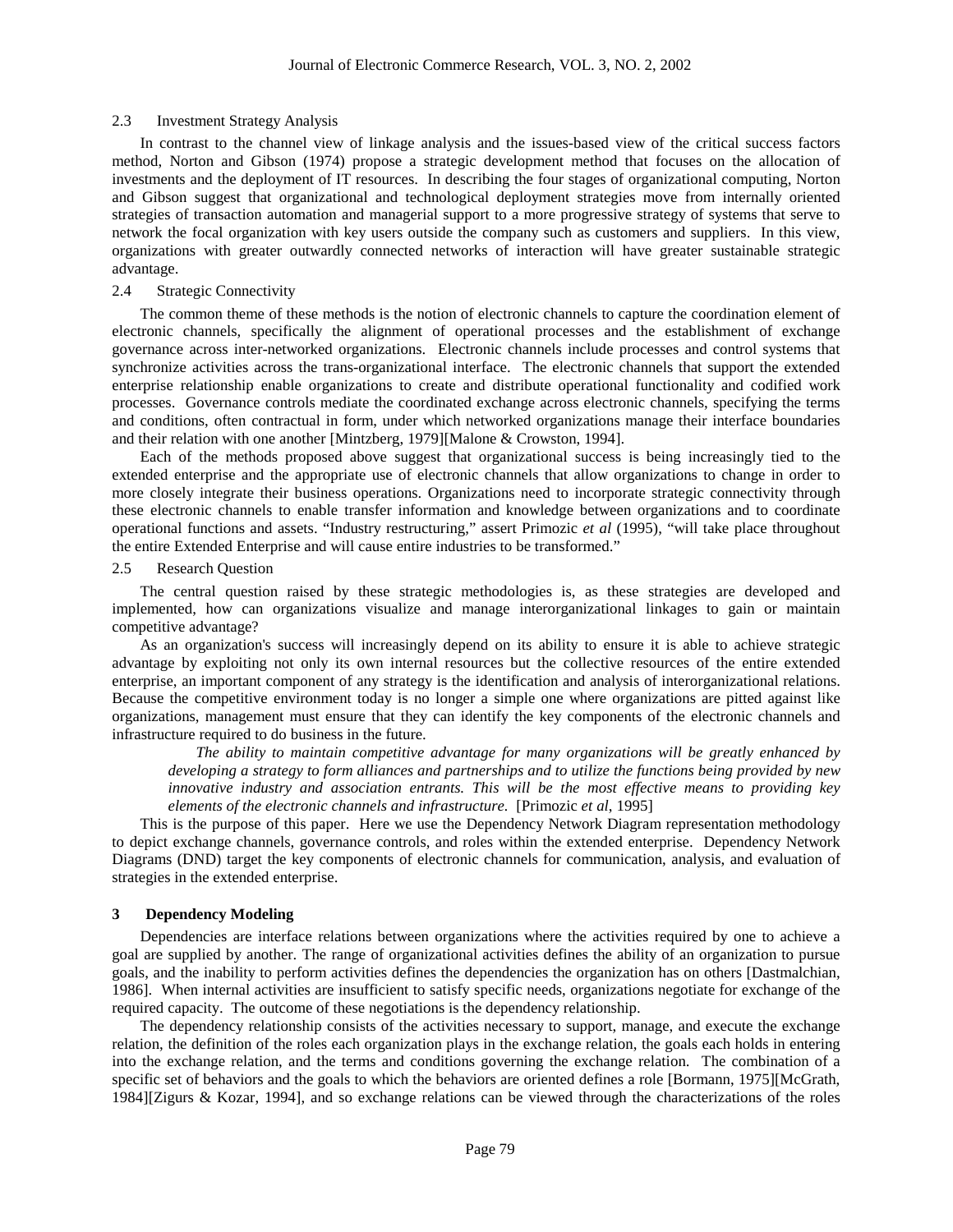played and the systems of control that govern the roles within a dependency network. Governance controls exist to assure that actions in the exchange comply with the demands of the exchange [Pfeffer & Salancik, 1978].

The design of organizational information technology is closely related to role definitions. Dansker *et al* suggest planning IT involves explicit definitions of roles and responsibilities [Dansker et al, 1987]. Roles have been identified as an important component of organizational memory and changes to roles as impacting the common knowledge shared in organizational processes [Wijnhoven, 1999]. Interorganizationally, firms develop new strategy options for differentiating products and services when information technologies integrate lines of role interaction [Kambil & Short, 1994].

Dependency Network Modeling [Tillquist *et al*, 2002] explicitly depicts the roles, goals, and activities within an interorganizational setting. Modeling dependencies is based on diagrammatic representations of activities, roles, goals, and governance controls. The representation of roles includes both a motivation and a capacity to perform goal-oriented activities, as well as the terms and conditions agreed upon by the exchange partners in regulating the dependency relationship.

3.1 Diagrammatic Constructs For The Dependency Network Diagram

Construction of a representational syntax for dependency networks begins by defining roles to represent distinct sets of activities and goals. Roles are depicted graphically in the DND as rounded rectangles separated into three areas. The name of the role occupies the upper area of the rectangle, the activities associated with the role in the middle area, and the goals associated with the role in the lower area:



For illustration purposes, we define two roles, *r* and *s*, to represent two hypothetical sets of activities and goals, as illustrated in the DND of Figure 1. For each role, we define the activity sets allowable for the role to perform as Ar and As, for roles *r* and *s*, respectively. These activities may be the distribution or processing of information, or the provisioning of a resource (such as access to materials, labor, skills or a market).



FIGURE 1. Diagrammatic Constructs of DND Representations

Each activity set consists of activities performed by the associated role, and are represented in the DND depicted in Figure 1 as the set of activities  $\{A_r^1, A_r^2, A_r^3\}$  for role *r* and the set  $\{A_s^1, A_s^2\}$  for role *s*. In other words, role *r* has the functional capacity of independently performing activities  $\{A_r^1, A_r^2, A_r^3\}$ .

Each role also has depicted the associated goals for each role. Goal sets for roles *r* and *s* are depicted in the DND as  $G_r$  and  $G_s$ , respectively. Goal set  $G_r$  is comprised of the two goals  $\{G_r^1, G_r^2\}$  in this depiction, while  $G_s$  has only one goal in its goal set,  $\{G_s^1\}$ .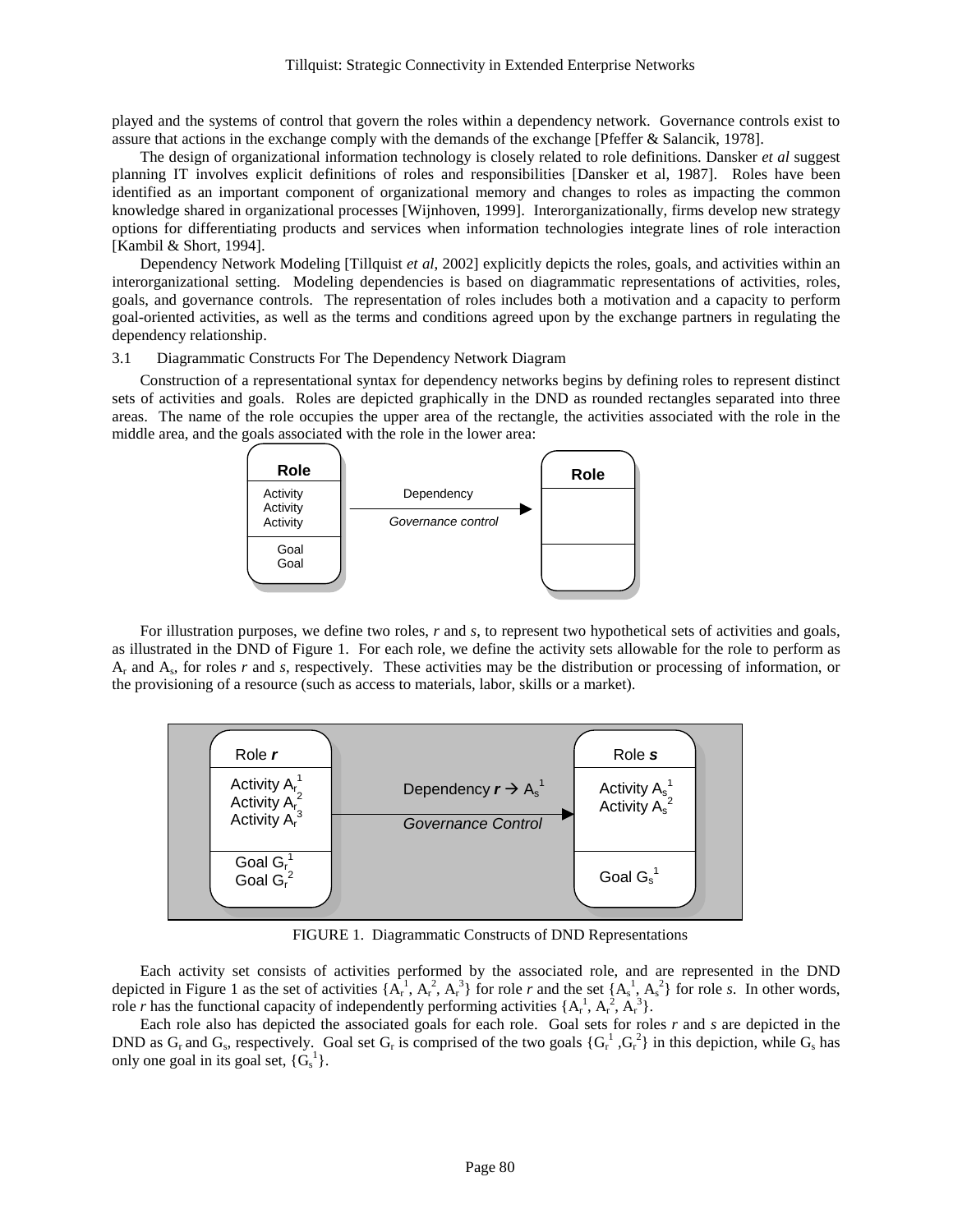The activities are invoked by each role in terms of the accomplishment of a goal. For illustration purposes, we define activities  $A_s^1$  and  $A_s^2$  as necessary and sufficient to accomplish  $G_s^1$ . This within-role dependency of goal  $G_s^1$ upon activities  $A_s^1$  and  $A_s^2$  may be described as:

$$
G_s^1\rightarrow\, \{A_s^1,A_s^2\}
$$

Thus we define the achievement of the singular goal of role  $s$  to be contingent upon completion of activities  $A_s^{\dagger}$ and  $A_s^2$ , and role *s* as *independent* with regard to its goal.

A between-role dependency is formed when a role's goal is dependent upon the activities of another role. Using the example from Figure 1, we define the achievement of goal Gr 1 to be contingent upon the activities {Ar 1 ,  $A_r^2$ ,  $A_r^3$ } performed by role *r* and the activity  $\{A_s^1\}$  performed by role *s*. This forms a dependency between role *r* on role *s*:

$$
G_r^{\ 1} \to \{A_r^{\ 1},\,A_r^{\ 2},\,A_r^{\ 3}\} \cup \{A_s^{\ 1}\}
$$

We thus define a dependency between role *r* and an activity of role *s*, making role *r dependent upon* role *s*. The dependency is modeled in Figure 1 as the arrow  $(\rightarrow)$  between role *r* and role *s*. The arrow is interpreted as "role *r* is dependent upon role *s*."

Governance over the exchange of needed resources is depicted as an element of the dependency. The dependency in Figure 1, Dependency  $r \to A_s^1$ , is mediated by the terms and conditions negotiated between role r and role *s*, shown in the diagram as the governance control.

Extended enterprise networks can be depicted given these five basic constructs of role, activity, goal, dependency and governance.



FIGURE 2. DND Representation of Transitive Dependency

For illustrative purposes, let us assume there exist three organizations in an extended enterprise. Each has a role in the extended enterprise, and are thus labeled roles *a*, *b*, and *c*. Given the steady state of a tripartite interorganizational relationship between roles *a*, *b*, and *c* (depicted in Figure 2), we can describe the following (singular) dependencies:

$$
G_a^{\phantom{a}1}\to\ \{A_a^{\phantom{a}1}\cup\{G_b^{\phantom{a}1}\to\{A_b^{\phantom{a}1},A_b^{\phantom{a}2}\}\}
$$

and

$$
G_b^{\ 1} \to \ \{ \{A_b^{\ 1},A_b^{\ 2}\} \cup \{G_c^{\ 1} \to \{A_c^{\ 1}\}\} \}
$$

That is to say, a goal of role  $a(G_a^1)$  is dependent upon completion of an activity internal to role  $a(G_a^1)$  and the completion of two activities external to role  $a(A_b^1, A_b^2)$ . Therefore a dependency is created of role *a* on role *b* to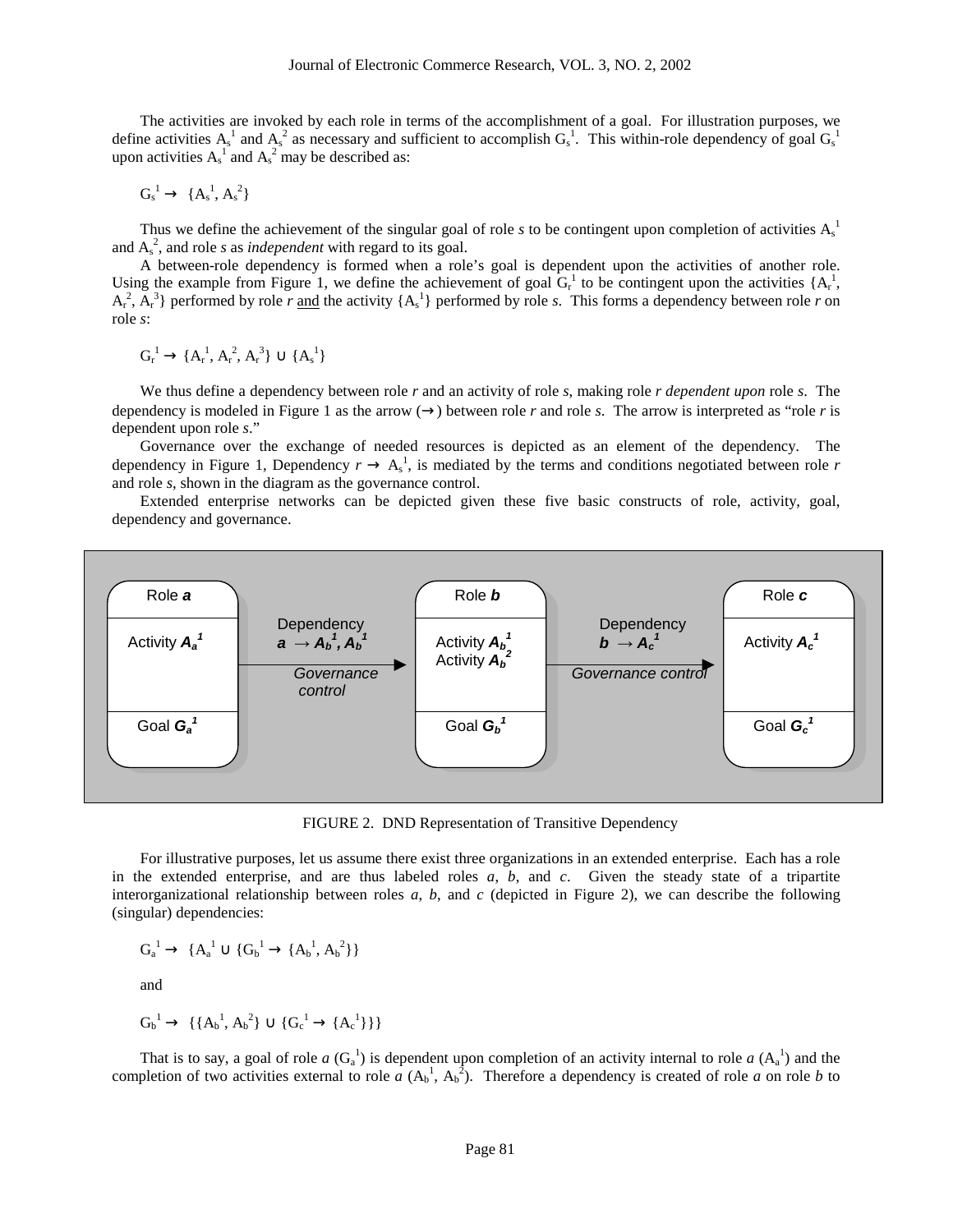complete activities  $A_b^{\dagger}$  and  $A_b^{\dagger}$ . Activities  $\{A_b^{\dagger}, A_b^{\dagger}\}$ , in turn, are motivated to be performed by role *b* in achieving its own internal goal,  $G_b^1$ .

The second equation reflects the situation where role *b*'s goal cannot be satisfied internally through the activities  $A_b^1$  and  $A_b^2$ , and thus a dependency of role *b* on role *c* is created. Role *c* provides the necessary activity,  $A_c^1$ , for role *b* to achieve its goal.

The entire extended enterprise can be described:

$$
G_a^{\ 1} \rightarrow \ \{A_a^{\ 1} \cup \{G_b^{\ 1} \rightarrow \{\{A_b^{\ 1},A_b^{\ 2}\}\cup \{G_c^{\ 1} \rightarrow \{A_c^{\ 1}\}\}\}\}
$$

where role *b* acts as the transitive bridge between role *a* and role *c*.

A typical supply chain can be modeled using the DND methodology using the representations described above. Figure 3 depicts the relationships between a manufacturer, a distributor, and a retailer in such a supply chain. The manufacturer designs and produces the product, with the intention of earning revenue from product sales. The distributor depends upon the manufacturer to produce the saleable product, and a written contract governs the terms and conditions of the exchange. The retailer depends upon the distributor to deliver the product, with each order governed by the terms and conditions of the purchase order and existing informal agreements between the two.



FIGURE 3. DND of example supply chain

For further illustration purposes, a simplified example of the DND representation of an academic setting is portrayed in Figure 4.

#### 3.2 Dependency Modeling and IT Strategic Analysis

The dependency modeling approach of Dependency Network Diagrams is useful in augmenting existing IT strategic analysis for business applications. DNDs provide visibility of extra-organizational linkages, and detailed information about the structure and criticality of exchange relationships. Using DNDs to depict these relations improves the strategist's capacity to successfully employ Linkage Analysis Planning, Critical Success Factors, and Investment Strategy Analysis in the extended enterprise. The explicit theoretical foundation and development of the DND methodology supports each of the extended enterprise strategic approaches.

### 3.3 Linkage Analysis Planning

By identifying linkages the organization has with other entities, DNDs enable strategists to identify the control, management, and cooperation involved in each of the linkages. Key elements of the boundary-spanning linkages become explicit as support and governance activities across the exchange relation are identified and isolated in developing the DND. The requisite support activities and governance control, whether in formalized contract or informal tacit agreement, can be systematically analyzed and codified into boundary-spanning information and process sharing activities.

As the linkages between organizations, dependencies are a key focal point for the organization of management resources. Explicit depiction of the relationships improves the Linkage Analysis by clearly identifying linkages that lack the appropriate management and support activities. Linkages that support activities critical to an organization's goals, for instance, can be identified and the exchange support activities buttressed in order to manage various exchange relationships with the external environment and to ensure stability [Pfeffer & Salancik, 1978]. Using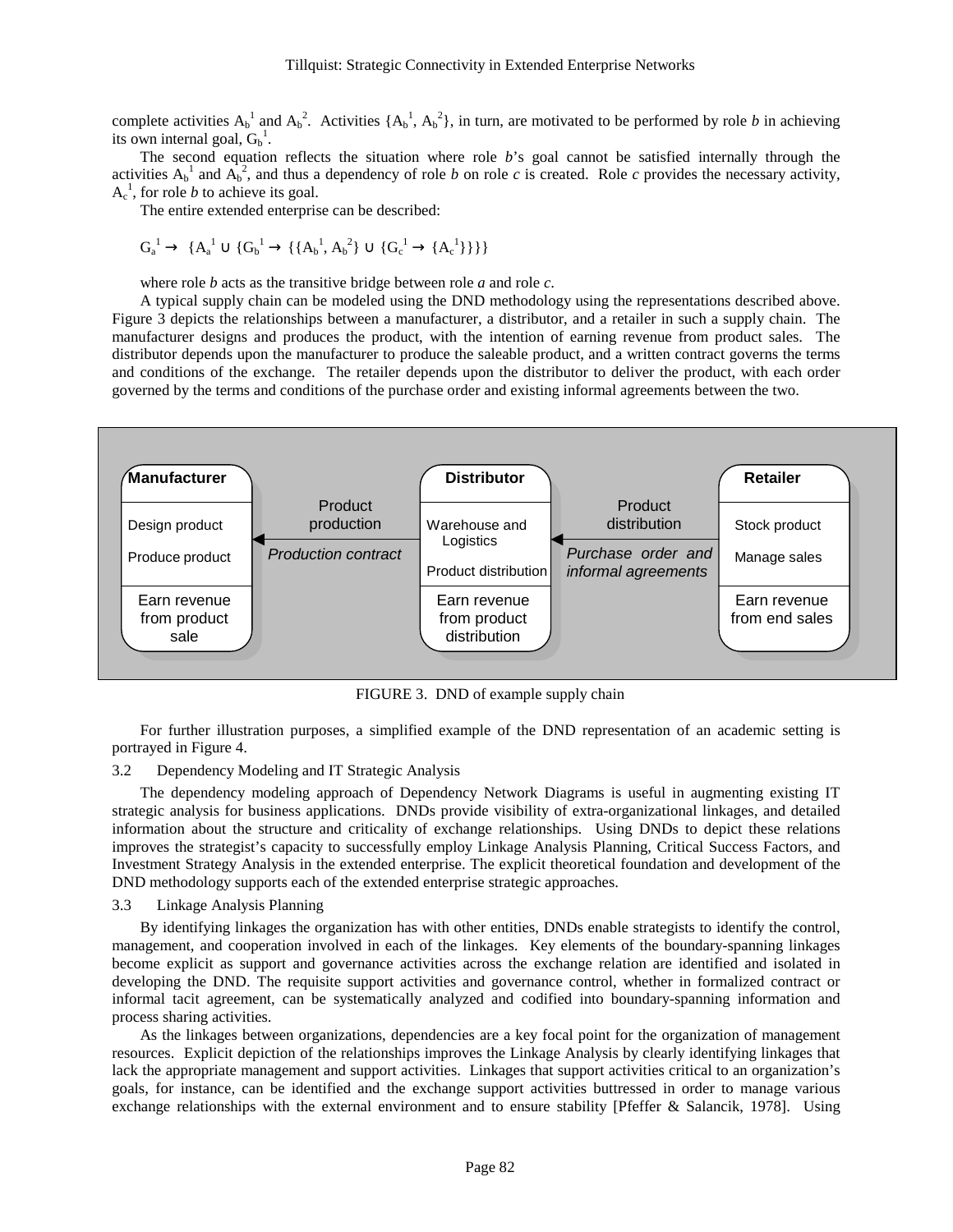DNDs, areas of under-commitment of management resources can be easily identified by the presence (or lack of) exchange support activities depicted surrounding the dependency.



FIGURE 4. An academic DND example

DNDs also identify excesses in managerial and operational systems that support secondary or obsolete linkages, and enable these resources to be redeployed more efficiently. Strategists can reallocate management and support activities to ensure consistent and efficient exchange with partner organizations. Organizations can use the DND analysis to know how and where to restructure internally, deploying IT to stabilize exchange relationships and to efficiently manage boundary relations.

By promoting a systemic view of the overall channel, DND representations improve chances for organizational success by improving visibility and control over the electronic channels. The diagrammatic representations allow channel partners a shared view of linked processes and information, creating a common understanding of the entire extended enterprise. Without this capability, the tendency is to become myopic as the complexity and detailed knowledge necessary to manage individual exchange relations leads to narrow, segmented views of an organization's exchange network.

DND representations enable organizations to seek out relationships with other organizations along the patterns of dependence they satisfy for resources. This enables strategists to map a broad scope in the planning, management, and control of suppliers and customers. Relationship building becomes a strategic exercise, selectively choosing appropriate channel partners and building strong relationships between them. This ability to visually map out the extended enterprise enables strategists to manage exchange relationships, anticipate change, and exploit cross-organizational arrangements.

The systemic view of the extended enterprise also facilitates coordination among the exchange partners. This shared view, which can be manipulated and analyzed, enables strategists to plan the creation, distribution, and presentation of information across electronic channels, improving marketing, administration, distribution and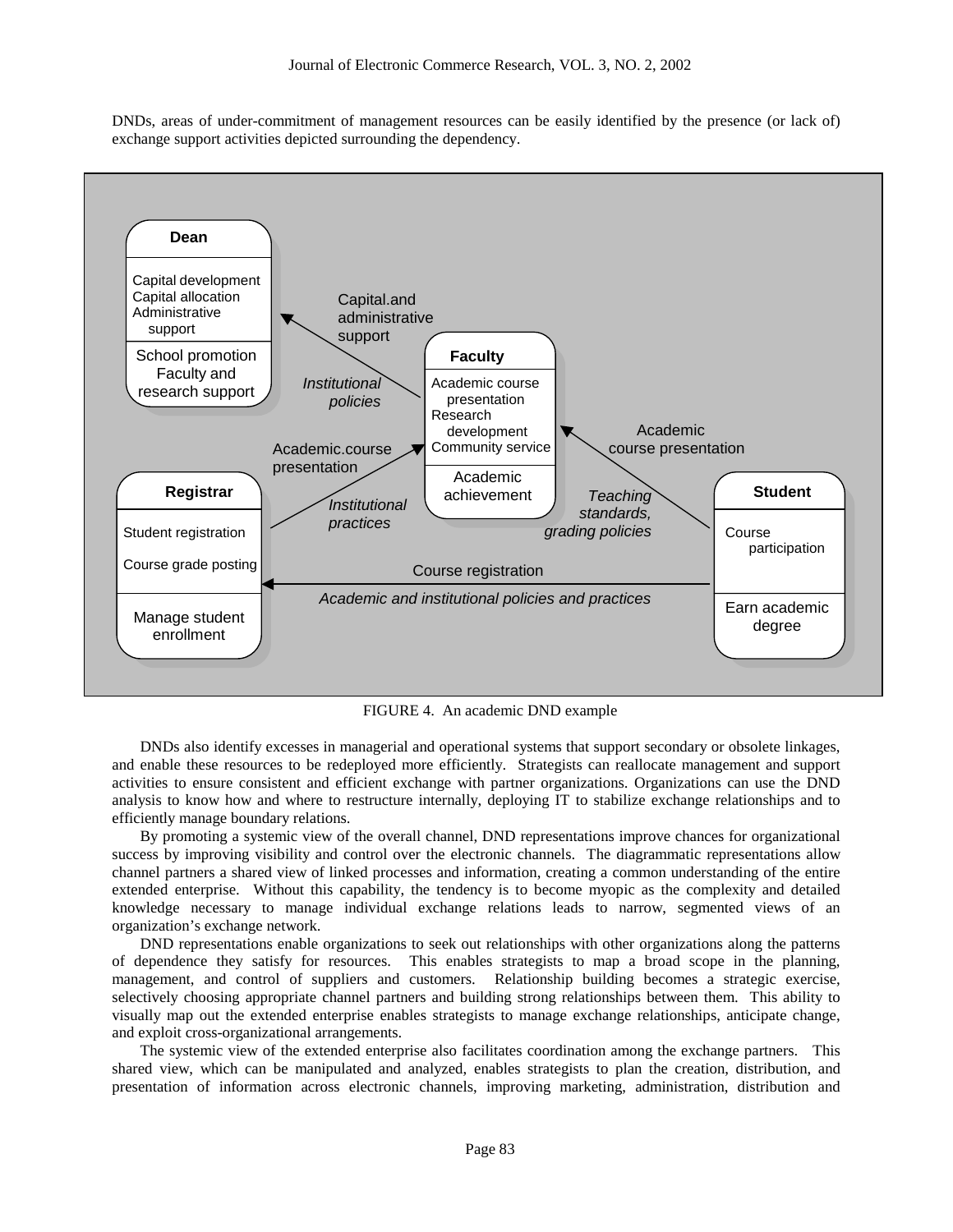customer service for the entire network. The purposeful use of IT within this plan enables the network to anticipate and react to fast-paced changes in the environment.

### 3.4 Critical Success Factors Method

Diagrammatic representations of dependency relations are an equally powerful tool in supporting the Critical Success Factors (CSF) Method. Cornerstone to the CSF method is the ability to identify elements of the organizational environment that are critical to operation or that are exposed to significant threat. By focusing on the acquisition of needed resources and the management of the interorganizational exchange, DND representations provide the source for identifying critical success factors.

By definition, DNDs identify sources of scarce resources, the institutional arrangements structuring the acquisition of needed resources, and connectivity shared with other organizations. The DND methodology isolates key areas of exposure to the focal organization with regard to key resources, extra-organizational influences, and changing regulatory forces within the network in which the company operates. The DND methodology provides for analysis of these exchange channels, presenting CSF strategists with concrete tools to identify and manage complex interorganizational relations.

For CSF analyses, relative influence of an organization to its environment is crucial in fending off competitive advances and in imposing organizational interests onto exchange partners. These opportunities for some organizations to exercise influence over others is explained by the dependencies they share [Fromm, 1981][Frooman, 1999]. Relative dependence on others for resources creates leverage in the dependency relation. Dominant organizations can exert control by determining whether exchange partners get the resources and in determining how the resources can be used [Emerson, 1962][Frooman, 1999].

DNDs identify and describe structures of influence within exchange relations, depicting structure and relative strength of influence in the various relations. DNDs depict the relations of influence between the company and its situation within the industry, and identify the dominant players within the extended enterprise. These influential organizations, such as governmental regulators, monopolists or oligopolists, or single-source suppliers, are readily identified and their sources of influence made clear. These are the sources for critical success factors in the CSF method [Rockart, 1979].

3.5 Investment Strategy Analysis

"It is the fact of the organization's dependence on the environment that makes the external constraint and control of organizational behavior both possible and almost inevitable" [Pfeffer & Salancik, 1978]. DND representations that capture and convey these behavioral and control aspects of external relationships, and therefore have a unique capacity to enable organizational strategists to move from internally oriented IT strategies (e.g., transaction automation and managerial support) to more progressive IT strategies supporting interorganizational networks.

Norton and Gibson (1974) propose strategies focused on interconnected networks of organizations enjoy greater sustainable strategic advantage. Understanding these relationships, in terms of the process and governance activities necessary to manage and regulate them, is essential to investment strategies. DNDs enable organizations to identify and formalize processes coupling these external relationships and to establish stable consensus about the terms and conditions that govern these relationships.

### **4 Conclusions**

The DND method for depicting and analyzing the activities, governance, and pathways of influence coupling organizations within the extended enterprise supports a variety of interorganizational IT strategies. With increasing interest in the extended enterprise, representation methodologies depicting the interface boundary are becoming correspondingly important. The DND representation enables organizational and technological strategists to design and evaluate processes and control systems that synchronize activities across organizational boundaries. The unique capabilities to reflect the process and management activities needed to coordinate the interorganizational interface enable strategists to clearly visualize the extended enterprise system.

The DND representation methodology captures the coordination elements of electronic channels, specifically the alignment of operational processes and the establishment of exchange governance across inter-networked organizations. Providing this tool for analyzing interorganizational IT deployment directly supports and adds to prior insights from linkage analysis planning, the critical success factors method, and investment strategy analysis. Organizational strategists can systematically analyze and compare alternative arrangements of electronic channels with an emphasis on deploying interorganizational processes and control systems that synchronize activities across the trans-organizational interface. The DND representation supports the extended enterprise relationship, enabling organizations to identify, analyze, and populate the electronic channels among its networked partners.